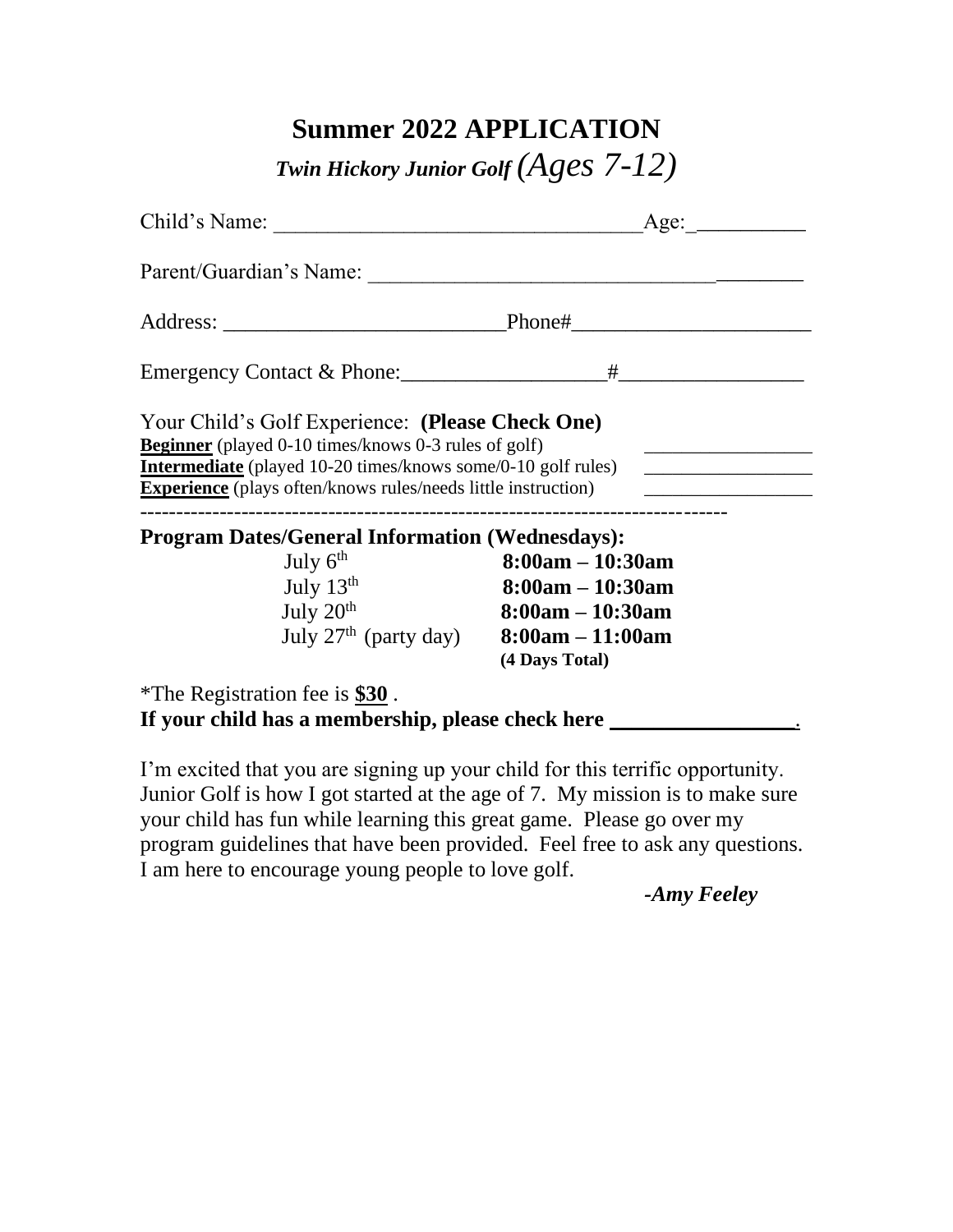### *To make these programs successful, I agree to the following:* **1. My child will be picked up from the golf course no later than 10:30am (11am on 7/27 party day). For safety reasons;** students without adult supervision are not to be left for the day. Each program ends at 10:30am. Therefore, adult volunteers are not responsible for your child after 10:30am.  $(11$ am on 7/27 party day).

### **2. If my child demonstrates disrespect towards the following:** summer

program guidelines, the golf course and employees, adult volunteers and other students; a phone call will be made by Ms. Feeley. I agree to an immediate conference regarding his/her disrespectful actions, in which the continuation of his/her program will be reviewed. Registration money will not be refunded if my child is asked to leave the summer program.

## **3. I agree to the registration fee.**

Because spaces are limited, I ask that you pay the fee even if your child cannot attend all days.

\*If you are willing to be a *parent volunteer all fees will be waived .*Please print your name here if you would like to be a parent volunteer.

**4.** I give the Twin Hickory Golf Course permission to **photograph** my child during golf as well as possibly publish their picture on their website.

## **5. I agree to study the program guidelines with my child before July 6th, 2022.**

Signature: <u>Date:</u>

**Checks Made Payable to Twin Hickory Golf Course**

**Amount/Date Paid** 

*Twin Hickory Junior Golf Camp*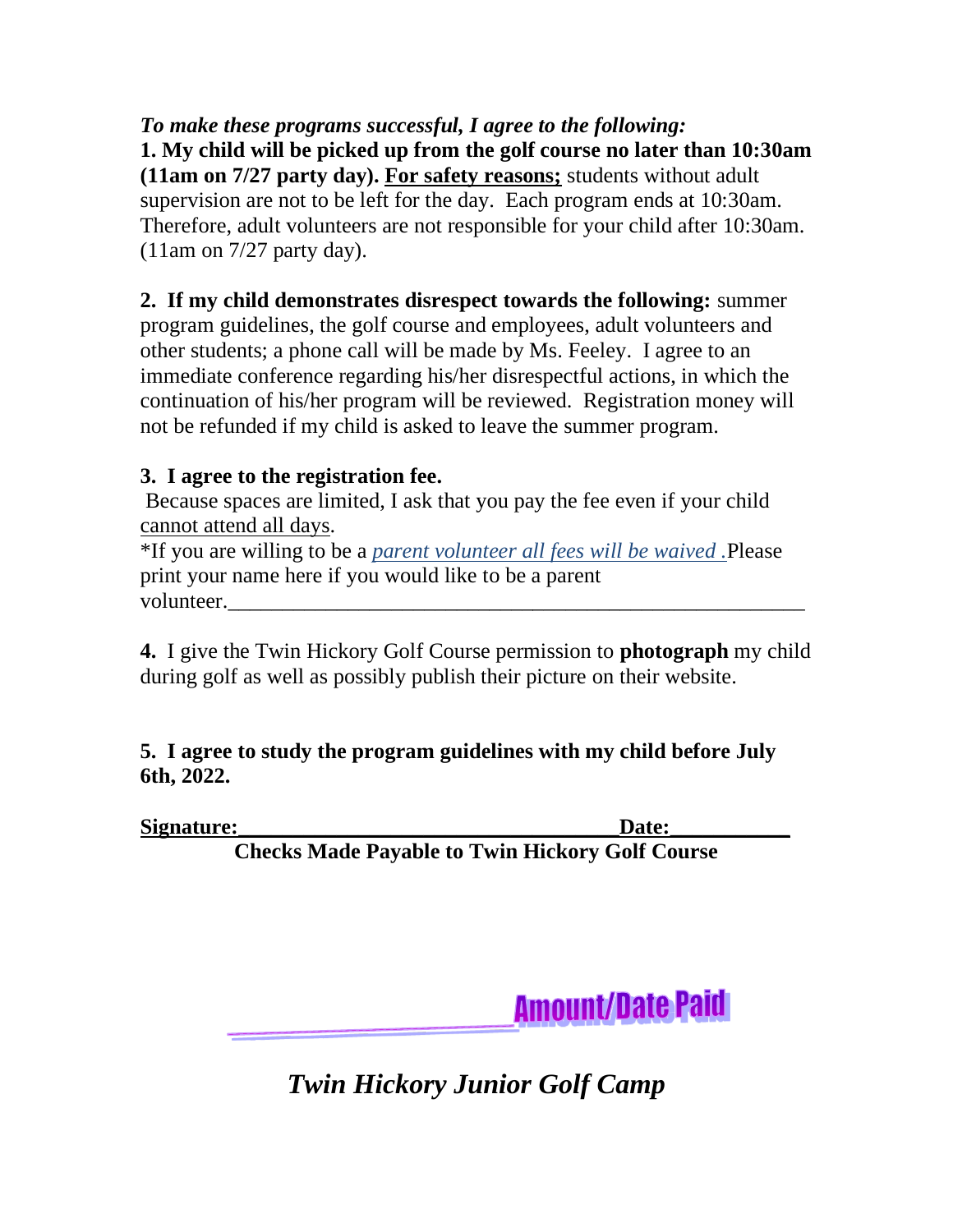# *Summer 2022, Ages 7-12*

\*Please read the following Twin Hickory Junior Golf guidelines with your child. \*Actual playing on the golf course will be postponed until your child shows a good understanding of these rules and guidelines.

### **"10 Important Rules for Great Golfers"**

- 1. Replace your divots
- 2. Repair your ball marks- on the green
- 3. Rake bunkers/sand traps
- 4. No talking while another person is hitting
- 5. Do not walk past a person who is hitting
- 6. Do not set bags and clubs on the fringe or green.
- 7. Slower players must allow faster players through
- 8. Do not improve your lie in the rough
- 9. Count your strokes!!! Number of times you swing at the ball

#### 10. Have Fun!!!

--------------------------------------------------------------------------------------------

**Throughout the program students will learn**…golf terminology, U.S.G.A. (United States Golf Association) rules and etiquette. The student's golf skills (i.e. grip, stance, address position, aiming, chipping and putting) will be evaluated.

**Student's Signature:\_\_\_\_\_\_\_\_\_\_\_\_\_\_\_\_\_\_\_\_\_\_\_\_\_\_\_\_\_\_\_\_\_\_\_\_\_\_\_\_\_\_\_**

**\*Please return this paper on July 6 th, 2022. (A drawing will take place that day)**

**(Guardian Information)**